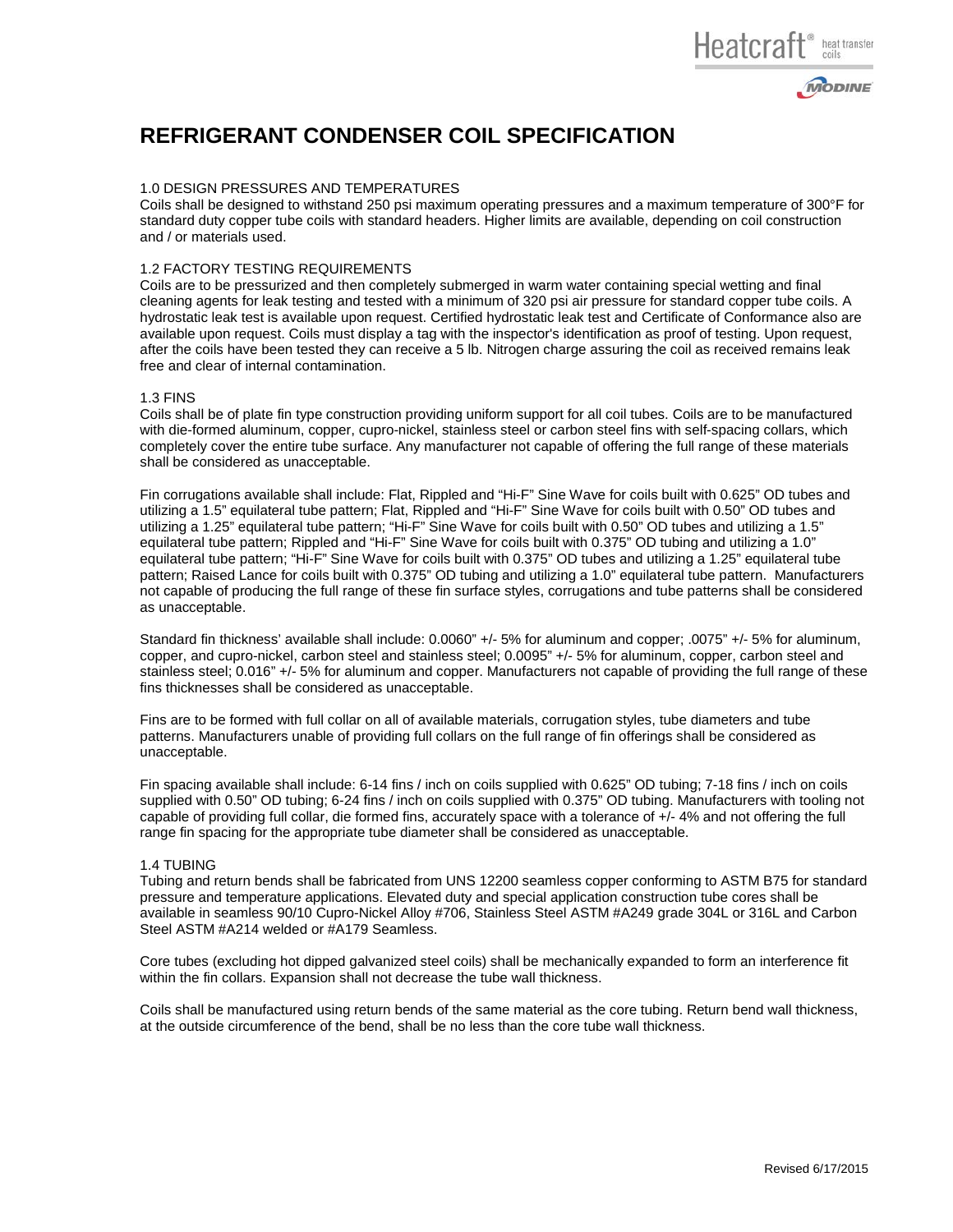



| <b>Material</b>        | $0.375"$ O.D.        | $0.50"$ O.D.  | $0.625"$ O.D.        |  |
|------------------------|----------------------|---------------|----------------------|--|
| Copper                 | 0.013, 0.016, 0.020, | 0.016, 0.022, | 0.020, 0.025, 0.035, |  |
|                        | 0.025, 0.030         | 0.030         | 0.049                |  |
| Cupro-Nickel           |                      |               | 0.020, 0.035, 0.049  |  |
| Carbon Steel           |                      |               | 0.035, 0.049, 0.065  |  |
| <b>Stainless Steel</b> |                      |               | 0.035, 0.049, 0.065  |  |
| <b>Admiralty Brass</b> |                      |               | 0.049                |  |

Available tube size and wall thicknesses shall be as follows:

Coils shall be made available with copper tubes utilizing internally enhanced Rifled Surfacing when required. As a quality control measure, Coil Manufacturer shall be capable of providing copper rifled tubing, enhanced within it's own facility, and not supplied by an outside source.

#### 1.5 HEADERS

Headers shall be constructed from UNS 12200 seamless copper conforming to ASTM B75 and B251 with an H55 temper for standard applications. Other option for headers for high-pressure construction shall incorporate seamless 90/10 Cupro-Nickel Alloy #706 conforming to ASTM B111, Carbon Steel conforming to ASTM A53A or A135A, Stainless Steel conforming to ASTM A249, at Sch. 10 or Sch. 40, per the application requirements.

Headers shall be manufactured using a Pierce and Flare die-punch method when possible. This shall insure that the tube-to-header tube hole intrusions into the header are such that the landed surface area contact length for joint brazing approximates three times the core tube wall thickness. Manufacturers not capable of providing headers of the Pierce and Flare design shall be considered as unacceptable.

Standard construction shall be such that the core tubes will penetrate directly into the header without the use of intermediate adapter tube studs, except when necessary. Each of the tubes shall extend evenly within the inside diameter of the header between 0.12" and 0.75" depending on OD of tubes. In addition, on 0.0375" OD tube coils, each tube shall pass through an oversized hole in the sheet metal casing of no less than 25% larger than the outside diameter of the core tube. This will prevent metal to metal contact between the tube and the sheet metal casing, allowing the header and core tubes to "float" and eliminating the possibility of premature failure caused by excess vibration. Manufacturers not capable of providing such floating headers shall be considered as unacceptable.

End caps shall be precision die-formed and positioned inside the header so that the thickness of the brazed fillet joint approximates three times that of the header wall thickness. Manufacturers using standard copper tube end caps, which are brazed over the outside of the end of the headers, shall be considered as unacceptable.

#### 1.6 CONNECTIONS

Standard construction of copper tube condenser coils shall allow for copper sweat connections for type L or K wall copper. Other materials shall be made available dependant upon the materials of construction of the tube core.

#### 1.7 BRAZING & WELDING

Oxyfuel gas brazing, using fillet rod material of minimum 5% silver shall be used for all non-ferrous tube joints to headers and connections. Ferrous to non-ferrous joints shall contain as much as 35% silver or may be Tobin bronze.

Gas shielded arc welding shall be used for all stainless steel joints and also for non-ferrous tube joints made to compatible or alike material headers and connections.